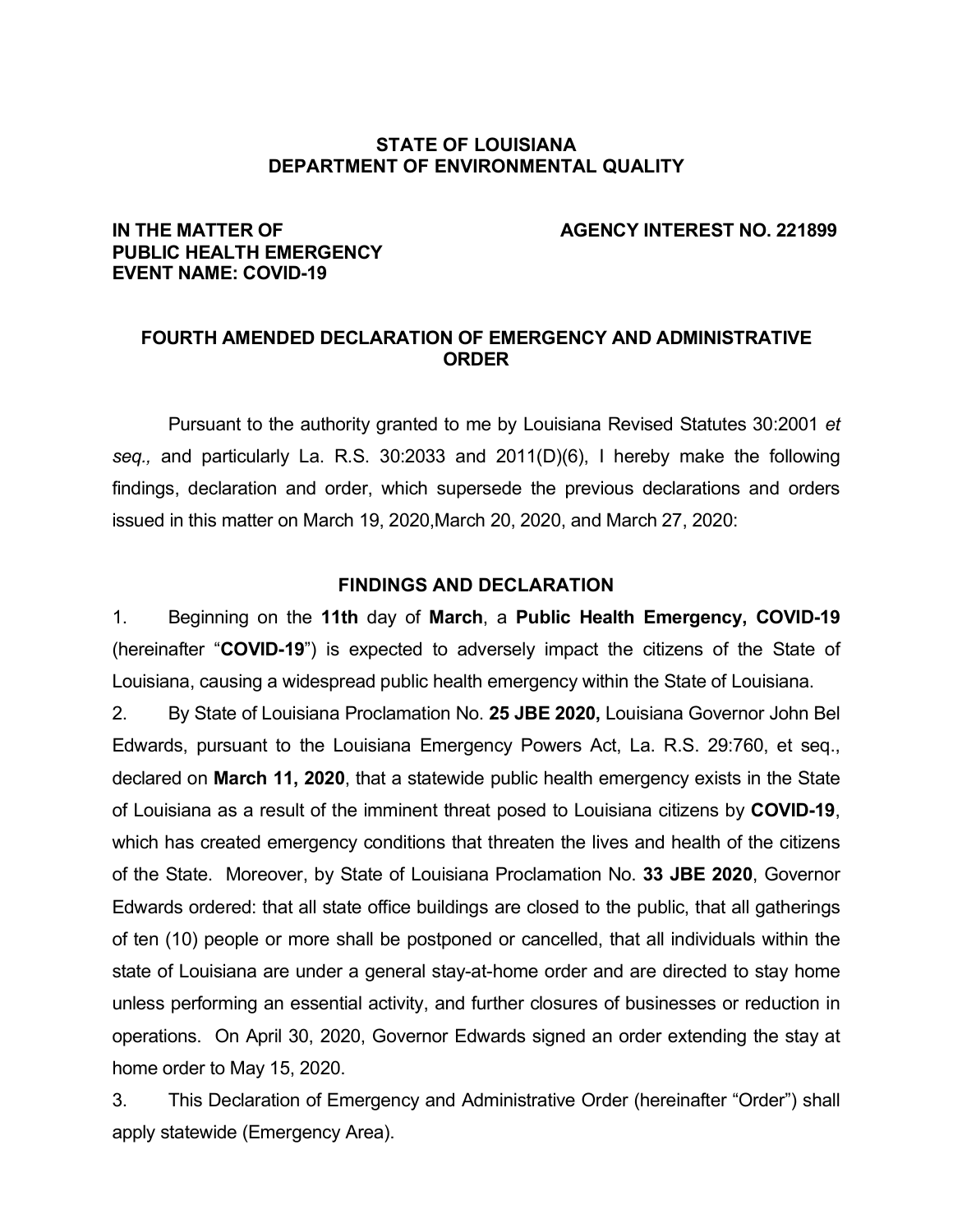4. I find that **COVID-19** has created or will create conditions that require immediate action to prevent serious threats to life or safety throughout the Emergency Area.

WHEREFORE, I hereby declare that an emergency exists, and that the following measures are necessary to prevent serious threats to life or safety throughout the Emergency Area.

# **ORDER**

Within the Emergency Area:

# *§1. Public Notice and Public Participation Procedures Regarding Proposed Permit Actions*

- a. All scheduled public hearings are postponed until further notice. Accompanying public comment periods will be adjusted accordingly. During this time, public comments will be accepted by LDEQ, preferably via electronic mail or mail.
- b. No new public hearings will be approved or scheduled until further notice. Requests for public hearings may be submitted.
- c. Public Notices which require placement of documents in a public repository or for which the regulatory requirements cannot otherwise be fulfilled will be postponed until further notice.
- d. Draft air permits, which as a matter of agency practice are placed in a public repository for public review and comment, will only be available on-line on LDEQ's Electronic Document Management System (EDMS) when those public repositories are closed due to COVID-19. In these instances, any person who does not have access to the internet may request hard copies of the draft permit from LDEQ. Such requests will be processed on a case-bycase basis.

# *§ 2. Records Management*

Copies of LDEQ documents are usually available online in LDEQ's Electronic Document Management System (EDMS). The EDMS is available at http://edms.deq.louisiana.gov.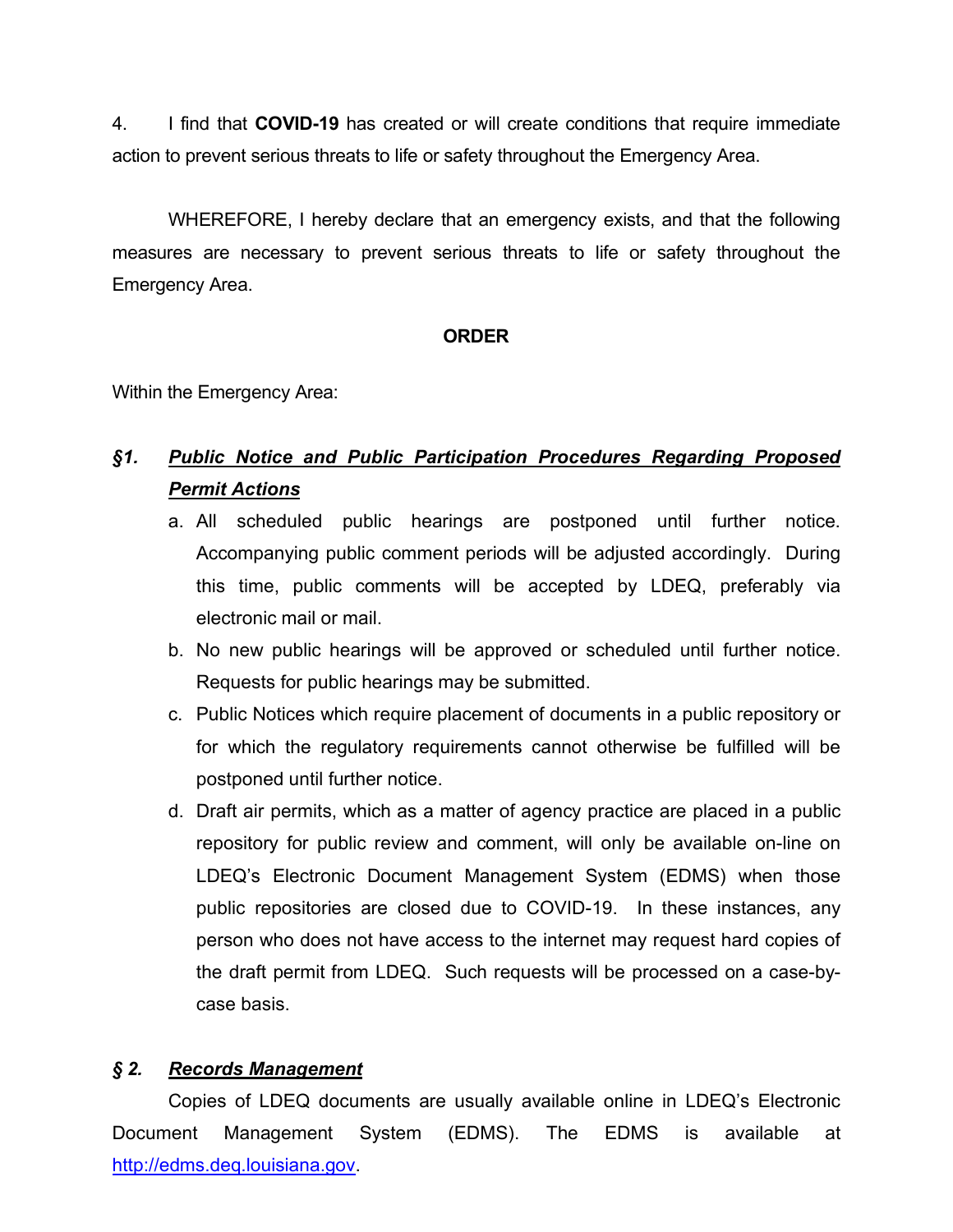Additional documents may be available by placing a Public Records Request using the online form at http://edms.deg.louisiana.gov/prr or the printable paper form available at the state of the state of the state  $\alpha$ 

http://deg.louisiana.gov/assets/docs/General/PublicRecordsRequestForm.pdf. Please contact Records Management with any questions at (225) 219-3171 or publicrecords@la.gov.

## *§ 3. Late Fees*

Due to **COVID-19**, DEQ will not assess any late fees for outstanding invoices beginning March 19, 2020 until the expiration of this Order. The Department's Staff is working from home as much as possible and will continue to process and post customer payments for any outstanding invoices. Resumption of the assessment of late fees will begin when declared by the Secretary.

Any invoices that are typically mailed during March or April will be uploaded to our website http://deq.louisiana.gov/page/invoices-accounts-receivables and may be paid online via credit card or e-check at https://business.deq.louisiana.gov/Payments, or via check. If you are paying via check, please print a copy of your invoice and mail the coupon portion along with your payment to our Lockbox at PO Box 733676, Dallas, TX 75373- 3676.

Waste Tire Generators, shall continue to submit your monthly waste tire reports by the 20<sup>th</sup> of the month following the month in which the tires were sold. No late report or payment fees will be assessed for the February 2020 (due 3/20/2020) or March 2020 (due 4/20/2020) reports. Depending on the duration of the public health emergency, additional months may be added to this waiver.

## *§ 4. General Conditions*

a. This Order does not convey any property rights or any rights or privileges other than those specified in this Order.

b. This Order only serves as relief for the duration of this Order from the regulatory and proprietary requirements of the Department, and does not provide relief from the requirements of other federal, state, and local agencies. This Order therefore does not negate the need for the property owner or facility operator to obtain any other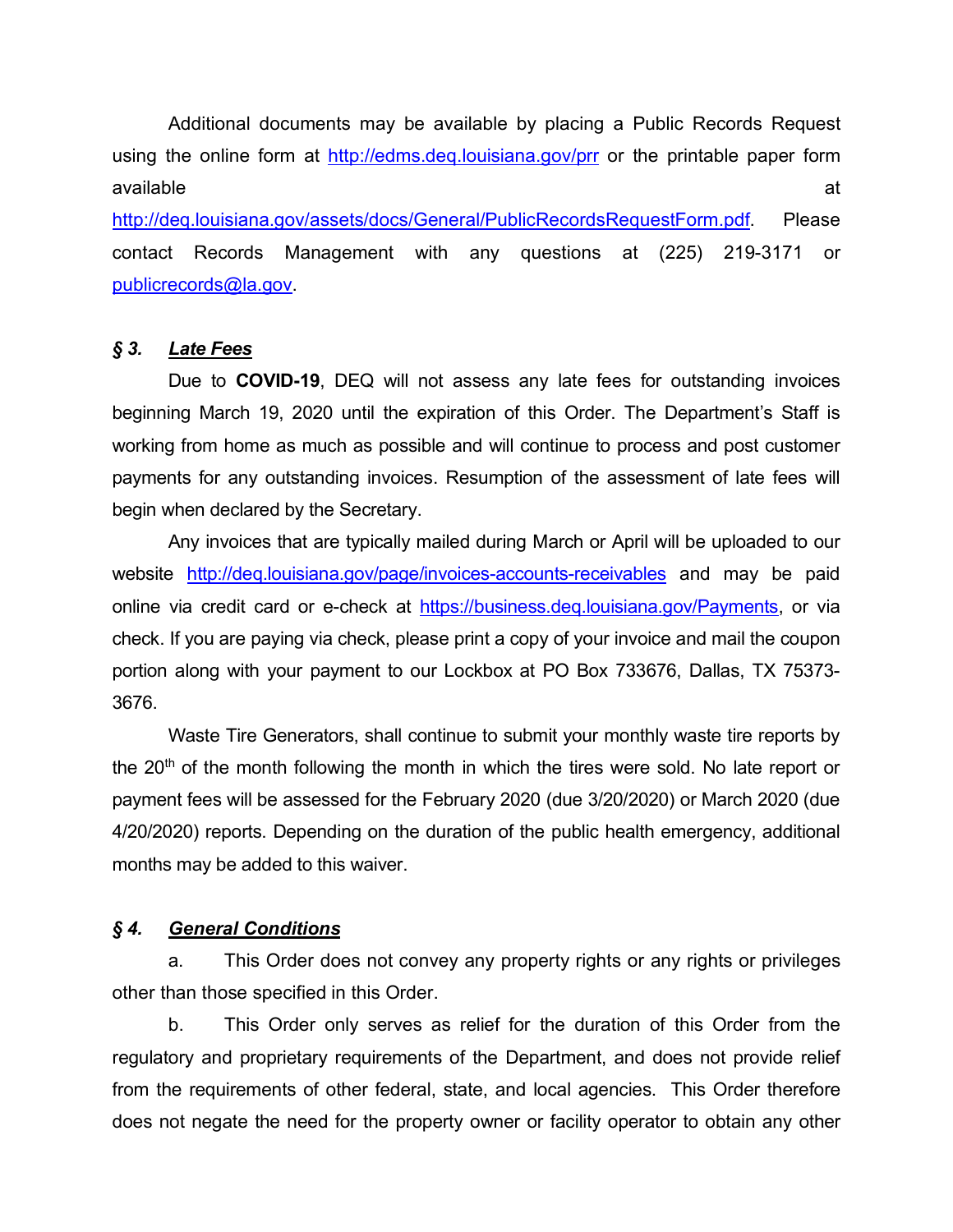required permits or authorizations, nor from the need to comply with all the requirements of those agencies.

#### *§ 5. General Limitations*

The Department issues this Order solely to address the emergency created by **COVID-19**. This Order shall not be construed to authorize any activity within the jurisdiction of the Department except in accordance with the express terms of this Order.

## *§ 6. Electronic Submittals to the Department for Permitting*

The use of LDEQ's physical drop box remains the preferred method for submitting permit applications or other permit application related materials. However, the Department will accept electronic submittals for the duration of this Order. Hard copies shall be submitted to the Department within thirty (30) days of the expiration of this Order. Failure to submit hard copies may result in a suspension or revocation of the permit action. Email submittals are the preferred method of electronic submittals. If the file size exceeds 10 MB, please utilize LDEQ's Dropoff Application process. **Appendix A** provides guidance as to how electronic submittals should proceed for the duration of this order.

The Department will also accept DocuSign® and other e-signatures from responsible officials during this time until the expiration of this Order.

Finally, the Department will accept online payments via the Department's Business Website https://business.deq.louisiana.gov/Payments in lieu of checks.

#### *§ 7. Motor Fuel Trust Fund Eligibility and Reimbursement*

Motor Fuel Trust Fund Eligibility and Reimbursement applications can be mailed to Trust Fund Section, Financial Services Division, Trust Fund Section, P. O. Box 4303, Baton Rouge, LA 70821-4303. However, the Department will accept electronic submittals of the applications and supporting documentation for the duration of this Order. Hard copies of the applications and signed affidavits shall be submitted to the Department within thirty (30) days of the expiration of this Order. Failure to submit hard copies may result in the Department seeking recovery of any reimbursements made based upon the electronic submittal. Email is the preferred method of electronic submittals to  $MFTF@$  a.gov. If the file size exceeds 10 MB, please utilize LDEQ's Dropoff Application process. **Appendix B**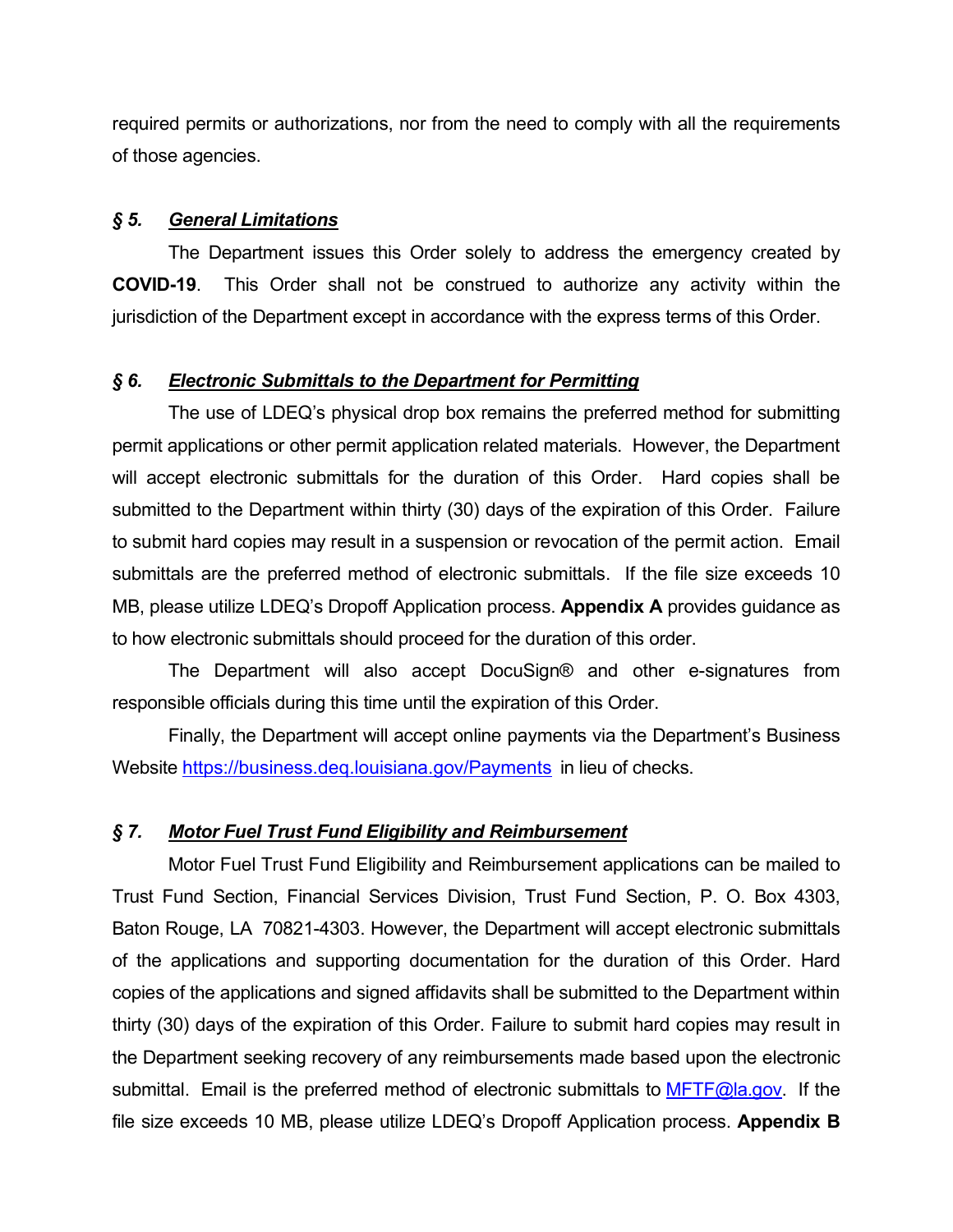provides guidance as to how electronic submittals should proceed for the duration of this Order.

#### *§ 8. Radiation Regulation*

For the duration of this Order, licensees, registrants, and holders of industrial radiography certifications shall follow the guidelines provided in **Appendix C**, incorporated herein by reference.

#### *§ 9. Asbestos Refresher Training*

 For the duration of this Order, the Department will allow and accept on-line asbestos refresher training. In order for on-line training courses to be accepted, the Louisiana approved trainer shall follow the guidelines provided in **Appendix D**, incorporated herein by reference.

#### *§ 10. Other Authorizations Required*

Nothing in this Order shall eliminate the necessity for obtaining any other federal, state, or local permits or other authorizations that may be required.

#### *§ 11. Extension of Time to Comply with Specified Deadlines*

For facilities regulated by the Department in the Emergency Area, this Order extends the time for a period of thirty (30) days to comply with the following specified deadlines that occur between **March 19, 2020**, and the expiration of this Order:

a. The time deadlines to report periodic monitoring or to submit other reports required by permits, regulations, other authorizations, enforcement actions, or settlement agreements, *except* for monitoring required by air permits issued under Title IV or V of the Clean Air Act, under the PSD program, or any other federal Clean Air Act requirement, only insofar as a facility does not have appropriate personnel available due to **COVID-19**;

b. The time deadlines to conduct periodic inspection(s) and/or monitoring required by permits, regulations, other authorizations, enforcement actions, or settlement agreements, *except* for monitoring required by air permits issued under Title IV or V of the Clean Air Act, under the PSD program, or any other federal Clean Air Act requirement, only insofar as a facility does not have appropriate personnel available due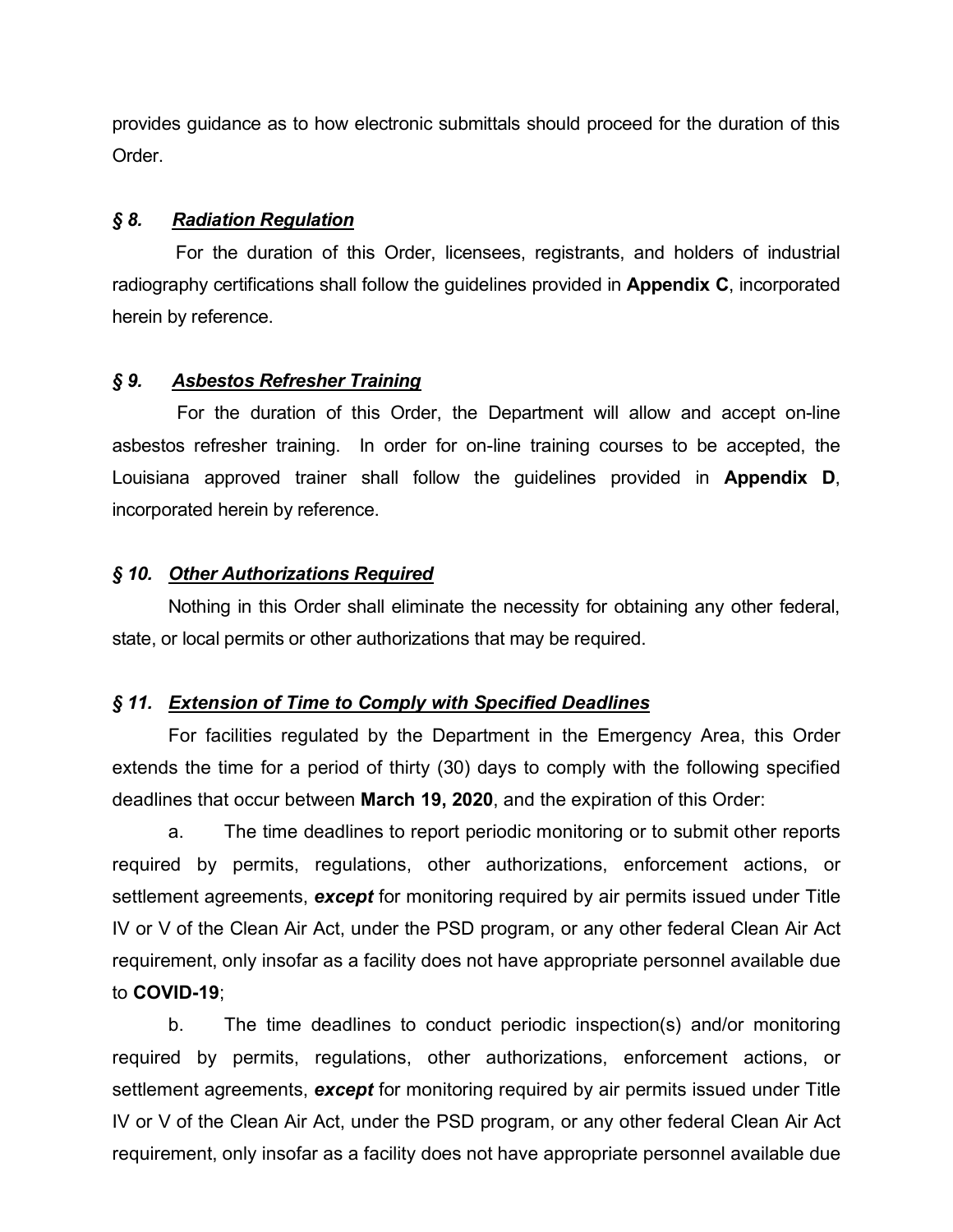to **COVID-19**. Documentation must be maintained and made available to the Department upon request:

c. The time deadlines to file an application for renewal of an existing permit, *except* for air permits issued under Title V of the Clean Air Act. All renewal applications shall be submitted no later than the expiration date of the existing permit. This order does not suspend emergency reporting requirements under the regulations or permit requirements.

In light of personnel and technical difficulties related to **COVID-19**, the Department previously provided an extension of time from March 31, 2020 to May 1, 2020, for the submittal of Title V Semiannual Monitoring and Deviation reports and Annual Compliance Certifications. Any such report submitted after the May 1, 2020 deadline shall be considered late.

To the extent that any reports are to be submitted to the United States Environmental Protection Agency (USEPA), they should be submitted in accordance with the directions provided in "COVID-19 Implications for EPA's Enforcement and Compliance Assurance Program," issued by the USEPA on March 26, 2020 or any further USEPA guidance on this point.

#### *§ 12. Completion of Authorized Activities*

All activities authorized under this Order must be commenced before the expiration of this Order unless otherwise provided in an authorization or permit. The deadline for commencement under any authorization or permit issued under this Order may be extended on a showing that contractors or supplies are not available to commence the work, or if additional time is needed to obtain any required authorization from the Federal Emergency Management Agency, the U.S. Army Corps of Engineers, or other local, state, or federal agencies.

#### *§ 13. Amendments*

This Order may be amended as required to abate the emergency.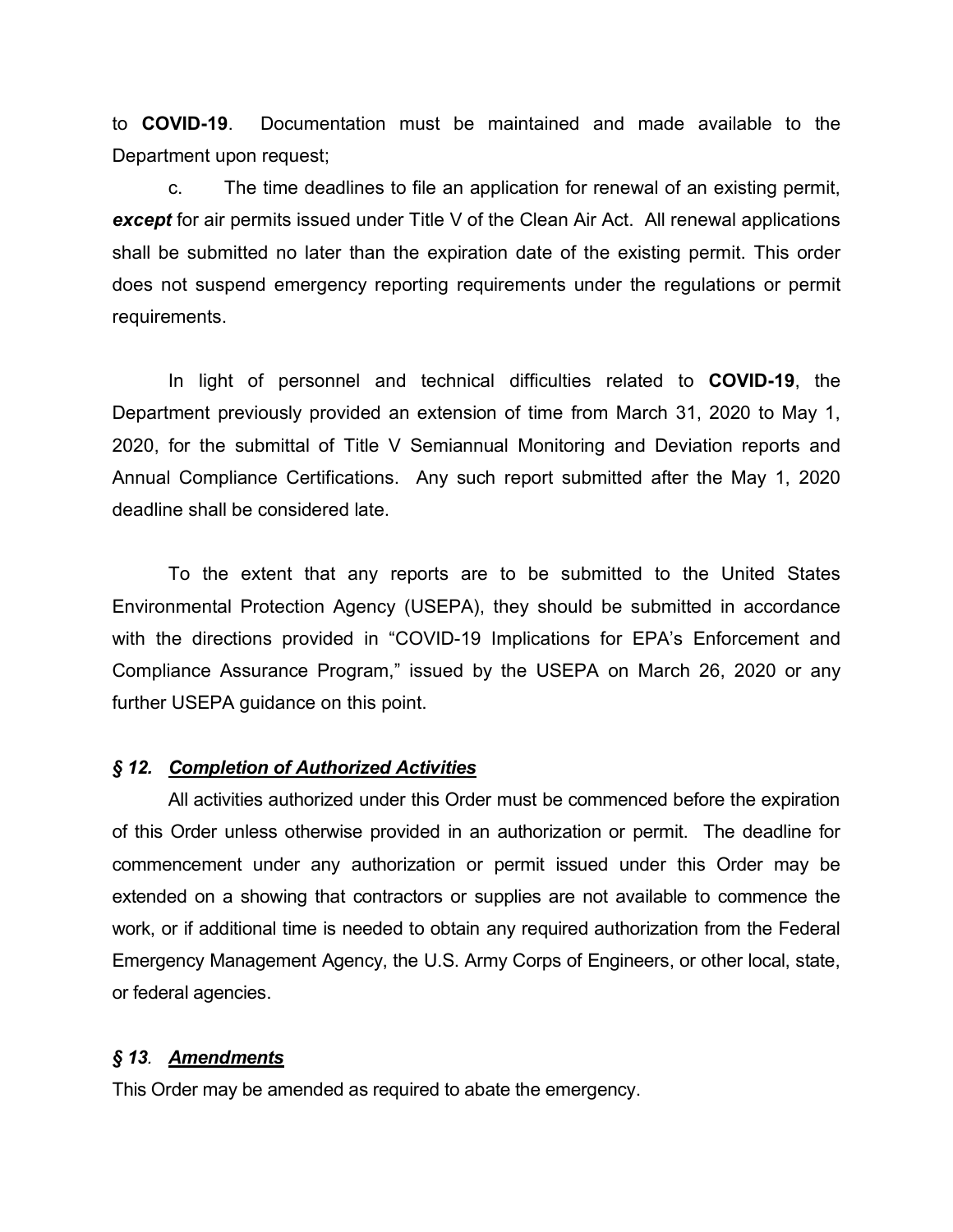# *§ 14. Expiration Date*

This Declaration of Emergency and Administrative Order shall take effect immediately upon execution by the Secretary of the Department, and shall expire at midnight on May 16, 2020, unless modified or extended by further order.

**DONE AND ORDERED** on this **1st** day of **May,** 2020, in Baton Rouge, Louisiana.

 $Cl(C)$ 

Dr. Chuck Carr Brown **Secretary**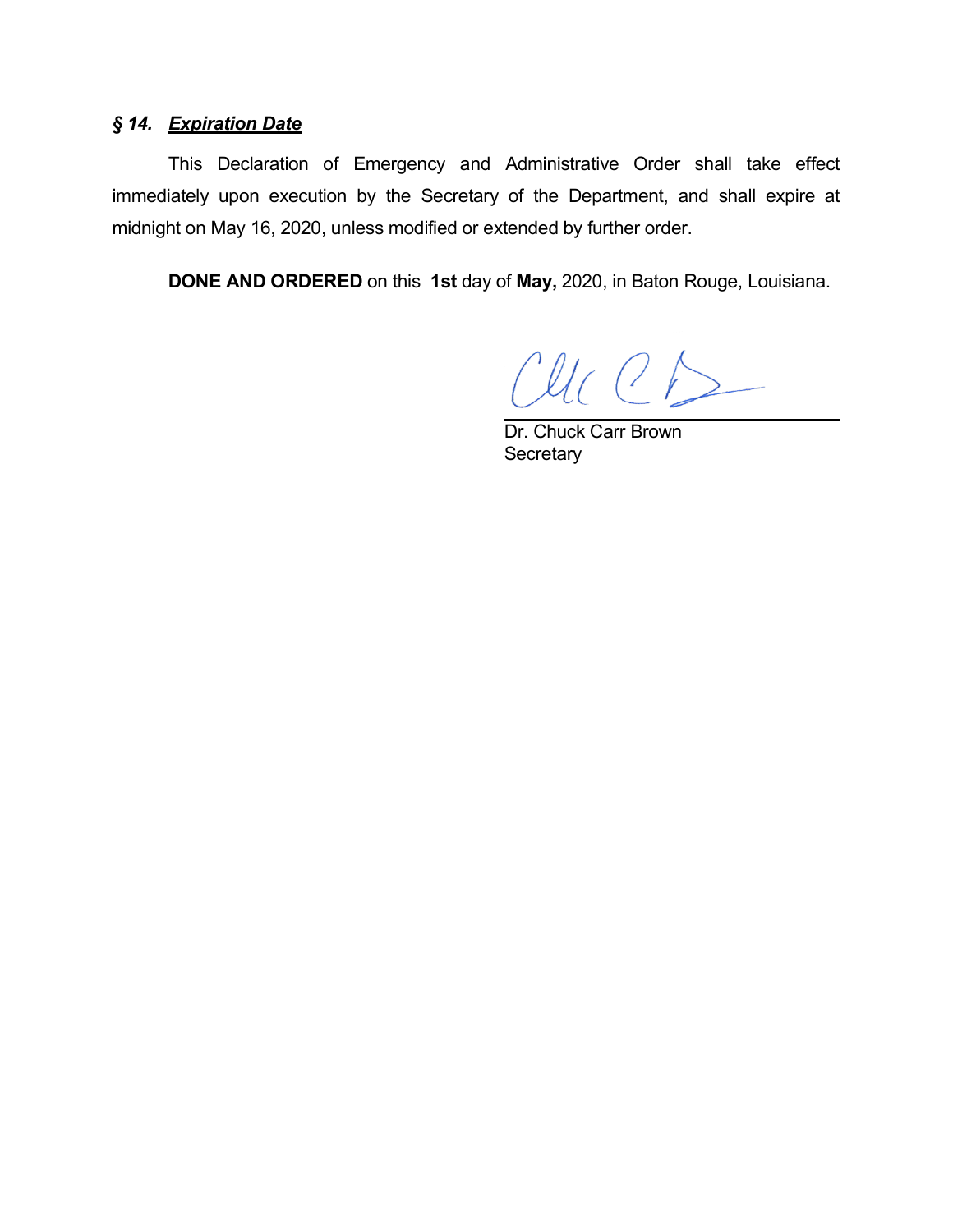## **APPENDIX A**

## **GUIDANCE PROTOCOL FOR ELECTRONIC SUBMITTALS TO THE DEPARTMENT AND ONLINE PAYMENTS RELATED TO PERMITTING**

The following protocol is intended to assist the regulated community in electronic submittals to the Department related to permitting for the duration of this Order.

To the extent possible and to assist the Department during this time, please submit files as one PDF file (i.e. please try to convert any Word or Excel files to PDF). This will assist the Department with processing any documentation submitted and alleviate any potential loss of documentation.

The preferred method of electronic submittals is via electronic mail. Below are the appropriate contacts for submitting documentation below 10 MB file size via email.

To submit large file size documents (over 10 MB), please follow these instructions to utilize LDEQ's Dropoff Application. Should you need to submit a large file to the Department, please begin by sending an email to one of the designated contacts to request that a Dropoff Link be sent to your email or a specified email account. The appropriate contact will generate a link to LDEQ's Dropoff Application for upload of documents. This link will be active for three (3) days, so prompt upload of documents is necessary. The assigned contact below will then download the documents, confirm receipt of the documents via email (although an automatic email should be generated by the system), and route them to the appropriate party for processing at the Department.

Due to the increased use of LDEQ's server, large file size documents should preferably be submitted before 8am or after 6pm.

Moreover, LDEQ will be accepting electronic payments for permit fees at this time in lieu of checks. Please consult https://business.deq.louisiana.gov/Payments for further instruction. If you have any issues with online payments please contact Elizabeth Dequeant at Elizabeth.Dequeant@LA.GOV.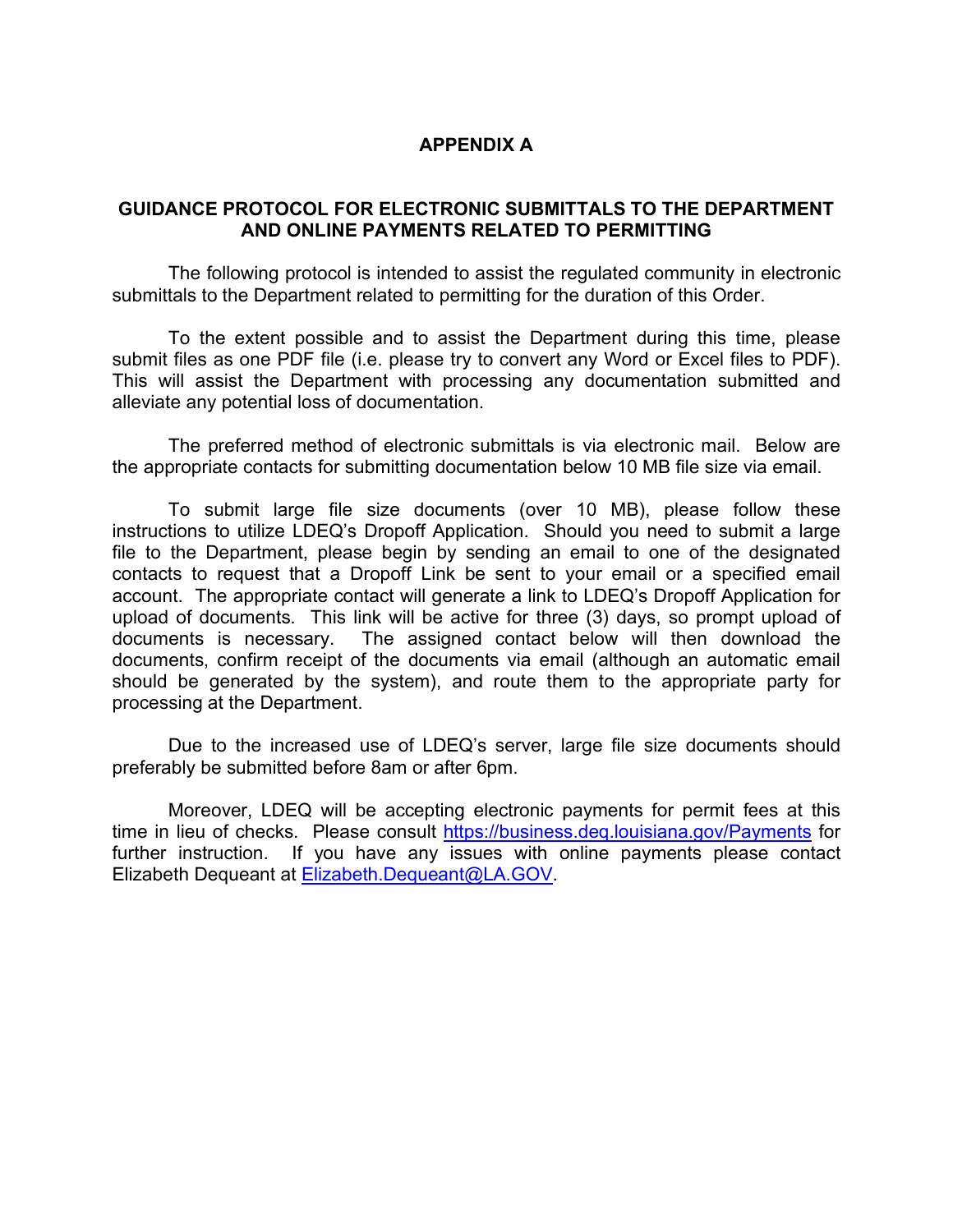## **Contact Information for LDEQ's Permit Application and Administrative Review Group (PAAR):**

For questions regarding these procedures please contact Kaylee Fontenot, PAAR Group Supervisor, at Kaylee.Fontenot@LA.GOV.

**Air Permits –** airpermitapp@LA.GOV

**Water Permits (including biosolids) –** waterpermitapp@LA.GOV

**Waste Permits (including waste tire) –** wastepermitapp@LA.GOV

**Expedited Permit Applications –** expeditedpermit@LA.GOV

**NOC-1 Forms –** noc1@LA.GOV

**FAC Update –** facupdate@LA.GOV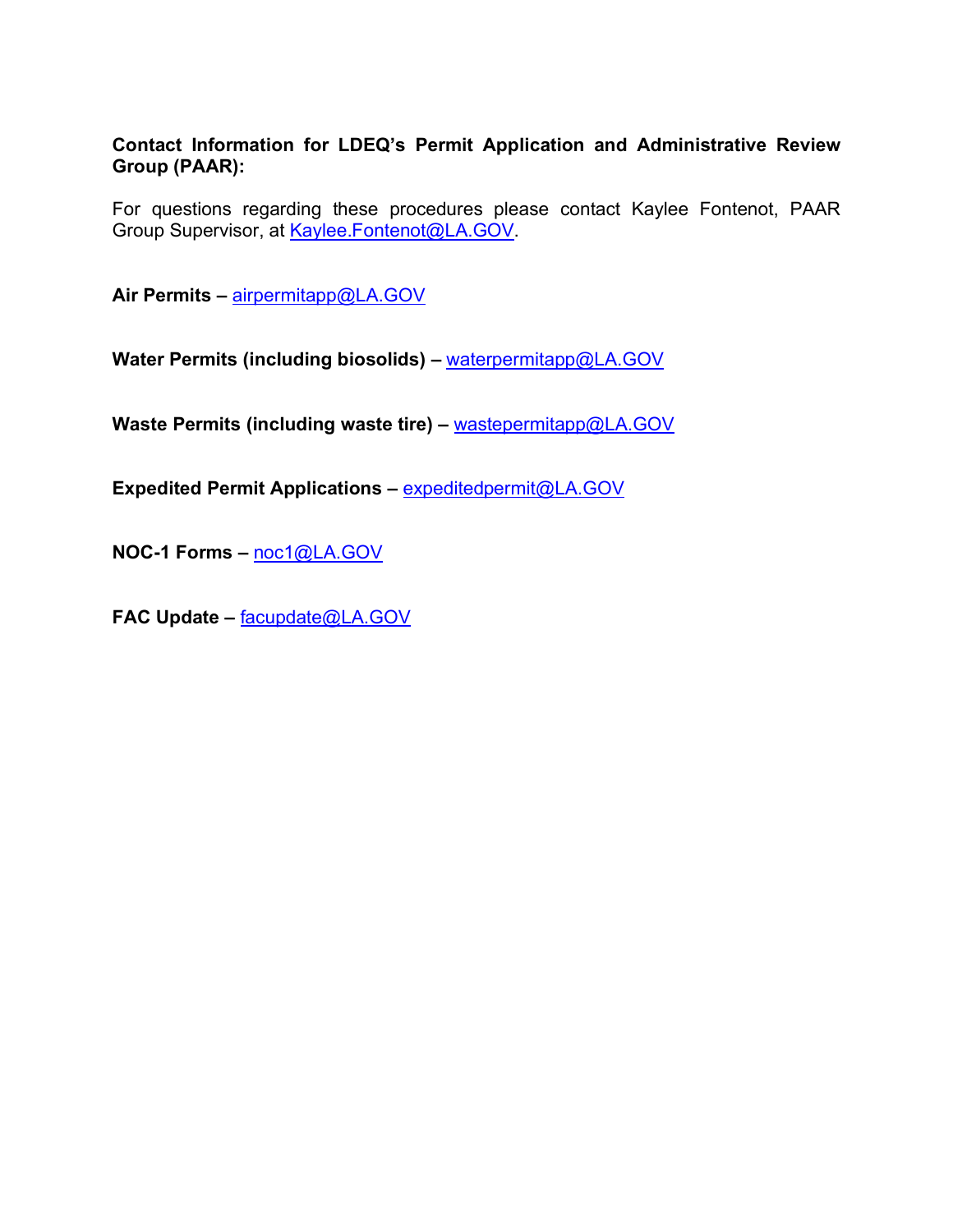#### **APPENDIX B**

#### **GUIDANCE PROTOCOL FOR ELECTRONIC SUBMITTALS TO THE DEPARTMENT RELATED TO THE MOTOR FUEL TRUST FUND ELIGIBILITY AND REIMBURSEMENT APPLICATIONS**

The following protocol is intended to assist the regulated community in electronic submittals to the Department related to the Motor Fuel Trust Fund Eligibility and Reimbursement Applications for the duration of this Order.

To the extent possible and to assist the Department during this time, please submit files as one PDF file (i.e. please try to convert any Word or Excel files to PDF). This will assist the Department with processing any documentation submitted and alleviate any potential loss of documentation.

The preferred method of electronic submittals is via electronic mail to MFTF@la.gov.

To submit large file size documents (over 10 MB), please follow these instructions to utilize LDEQ's Dropoff Application. Should you need to submit a large file to the Department, please begin by sending an email to one of the designated contacts to request that a Dropoff Link be sent to your email or a specified email account. The appropriate contact will generate a link to LDEQ's Dropoff Application for you to upload your documents. This link will be active for three (3) days, so please promptly upload your documents. The assigned contact below will then download the documents, confirm receipt of the documents via email (although an automatic email should be generated by the system), and route them to the appropriate party for processing at the Department.

Due to the increased use of LDEQ's server, large file size documents should preferably be submitted before 8am or after 6pm.

#### **Contact Information for LDEQ's Motor Fuel Trust Fund Eligibility and Reimbursement Group:**

If you have questions regarding these procedures please contact Jeffrey Baker at Jeffrey.Baker@LA.GOV. Otherwise, please send all requests for links to the LDEQ Dropoff Application to MFTF@la.gov.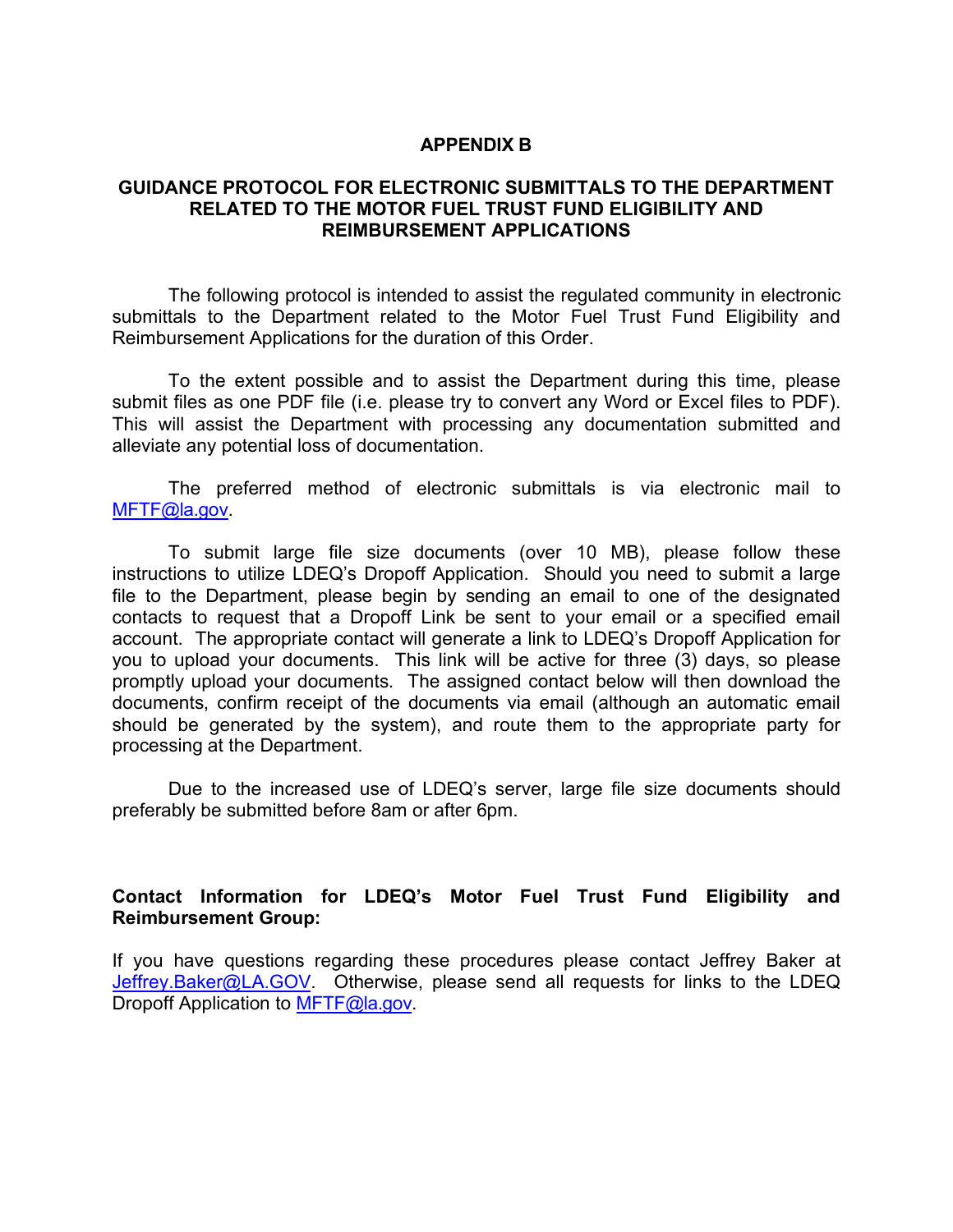# **APPENDIX C**

## **GUIDANCE PROTOCOL FOR RADIATION (X-RAY) MACHINE AND RADIOACTIVE MATERIAL LICENSE COMPLIANCE AND COVID-19**

The Louisiana Department of Environmental Quality, Radiation Section registers facilities possessing radiation sources such as X-ray machines, licenses facilities that utilize Radioactive Material, and is responsible for notifying the regulated community of radiation control changes.

The Louisiana Radiation Regulations on radioactive material (RAM) and X-ray machines (LAC 33:XV) include various testing and notifications to be conducted to maintain compliance. The Radiation Section is aware that some facilities are limiting access to vendors due to restrictions they have implemented because of COVID-19. Those prohibitions include restricting or barring access to licensed medical physicists and contractors who conduct required surveys at authorized radioactive material licensees, which will result in a delay in conducting required physics surveys and calibrations. The inability to complete performance testing may lead to a backlog of equipment to be tested.

In light of the COVID-19 pandemic, the Radiation Section is issuing the following guidance for registrants and licensees to ensure the continuity of radiation safety during COVID-19 related restrictions. This is a fluid situation and subject to change.

For additional information, contact the Radiation Section at (225) 219-3041.

## **X-RAY EQUIPMENT SURVEY GUIDANCE. The following guidance is provided for the next 90 days, effective April 3, 2020.**

The State will extend the annual medical physicist equipment survey windows as outlined below. Inquiries regarding extensions to federal or accreditation requirements should be directed to those entities. The State contact is Karen Burgard, 225-219-3670. The FDA MQSA contact is Ashley Menard, 337-262-1235.

## **Annual Medical Physicist CT and Fluoroscopy Equipment Surveys:**

May be extended to a 16-month window from date of last equipment evaluation. Surveys required following major repair or new installations may be delayed until such time as the physicist can enter the facility safely. The installation/repair report shall be maintained for inspection.

For all surveys that do not meet the required timeline, the facility shall document the reason for the delay as Covid-19, including any specific site information. This documentation shall be maintained for inspection.

Facilities needing a longer extension are asked to contact the State for further guidance.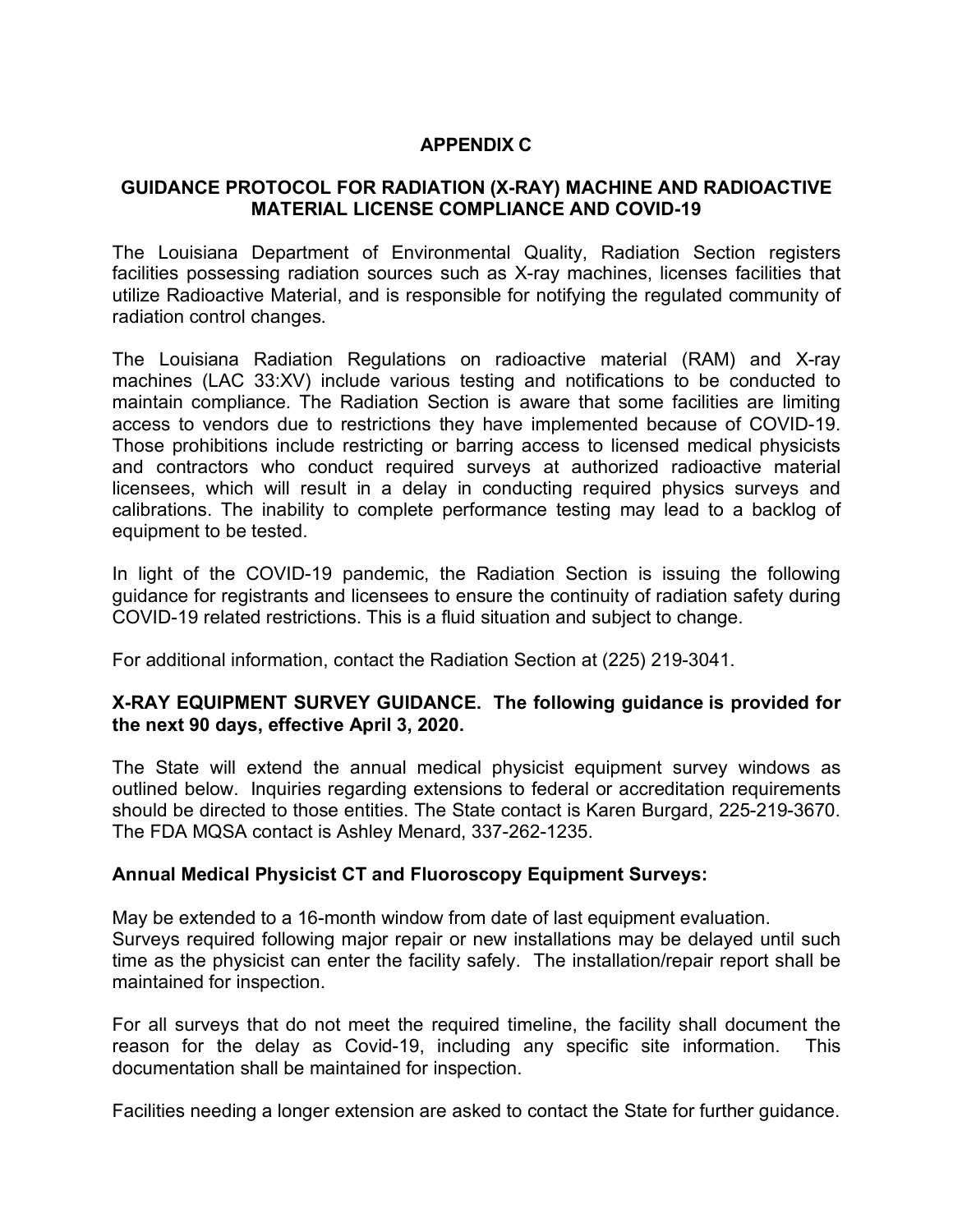# **Annual Medical Physicist Mammography Equipment Surveys:**

The FDA intends to grant a 2-month extension of the annual Medical Physicist survey requirement for facilities that have Medical Physicist surveys due anytime between January 2020 and June 2020. This 2-month extension is granted from the date the facility would have met their 14-month Medical Physicist survey requirement.

# **Annual Medical Physicist X-Ray Therapy Equipment Calibration/Surveys:**

Facilities needing an extension are asked to contact the State for further guidance. The State will evaluate these requests on a case-by-case basis.

## **RADIOACTIVE MATERIAL LICENSEE GUIDANCE. The following guidance is provided for the next 90 days, effective April 3, 2020.**

#### **RAM licensees:**

- If the licensee *is not prohibited* by facility, local, state, or national governmental guidance or orders related to COVID-19 at the time a regulated task is required, then the licensee shall assume it must perform the task(s) in compliance with all Louisiana regulations.
- If the radiation safety officer or other person responsible for completing a required regulated task is unable to perform his or her duties due to employer or government restrictions related to COVID-19, a licensee must make reasonable efforts to find another qualified individual who can timely perform the regulated task (for example, the therapy physicist may be able to perform routine nuclear medicine tests if the diagnostic physicist is unable to enter the facility).
- All licensees must document any mitigating regulatory factors due to COVID-19 encountered during this time and make the documentation available at inspection. LDEQ will consider documented extenuating circumstances when making final decisions regarding compliance actions.
- If a licensee has documented it is unable to maintain compliance with Louisiana regulations related to RAM due to compliance with local, state, or national government guidance or orders related to the COVID-19 pandemic, this extenuating circumstance will be considered during the next inspection.

## **Industrial Radiography Certification:**

• All Louisiana Industrial Radiography Certifications that expire in March, April, and May will be given a 90 day extension. Please register for exams as soon as possible to ensure you will not expire after the 90 days.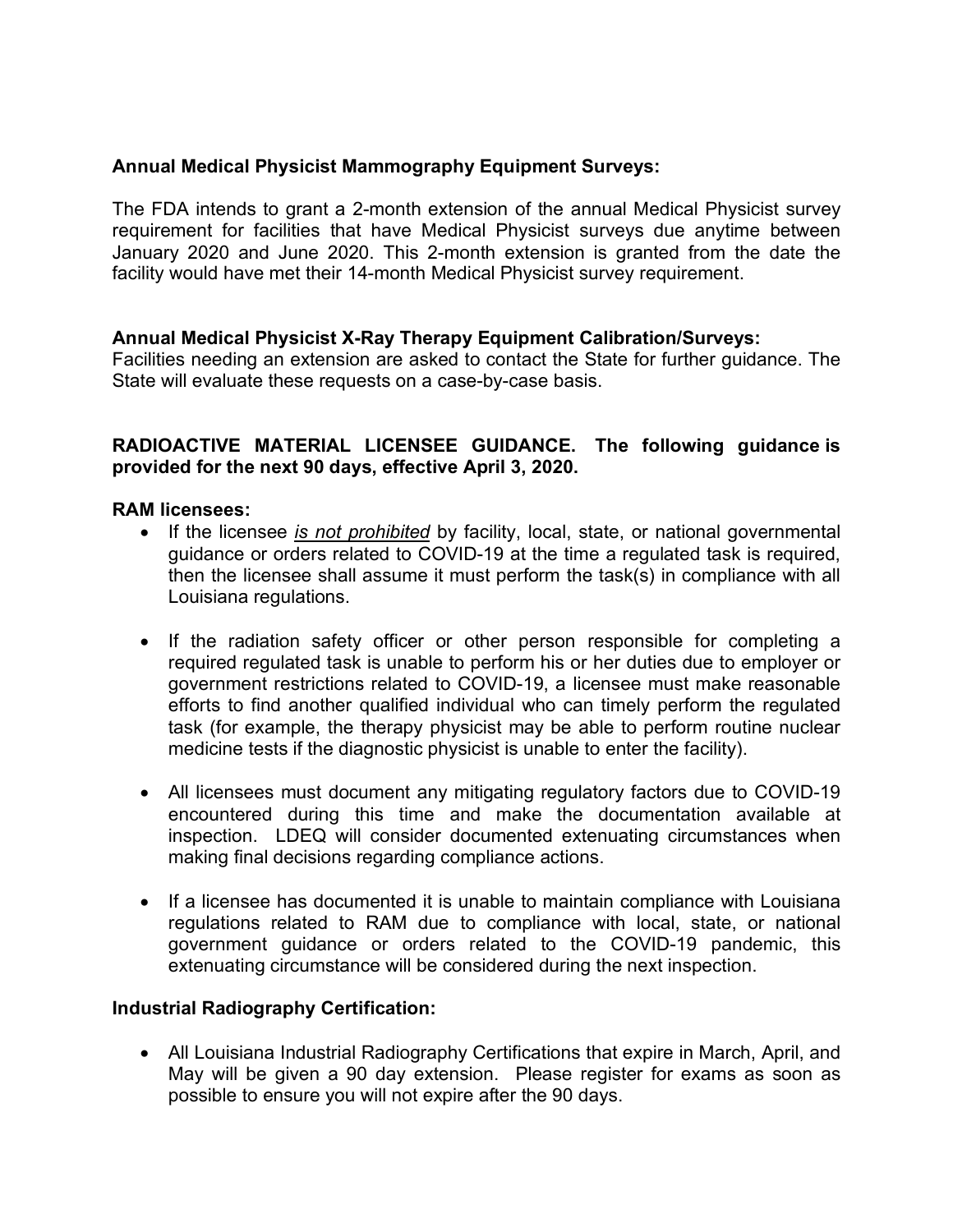**Compliance with the following requirements is required at all times:**

- **Reports of lost, stolen or missing radioactive sources**
- **Notification of incidents involving radioactive material**
- **Notification of exceeding annual dose limits**
- **Notification of medical events as described in current Louisiana regulations**

# **Direct your questions to:**

- RAM Inspection & Rule Compliance: Karen.burgard@la.gov
- Incident or Medical Event reporting:
	- o Initial reports: james.pateIII@la.gov
	- o Follow-Up reporting: james.pateIII@la.gov
- RAM Licensing/SS&D/Industrial Radiography issues: Karen.burgard@la.gov
- Industrial Radiography Certification: Melanie.bauder@la.gov
- X-Ray Inspection and Rule Compliance: Jennifer.Elee@la.gov
- Mammography (MQSA): **Ashley.Menard@la.gov**
- X-Ray Registration issues: macy.blanchard@la.gov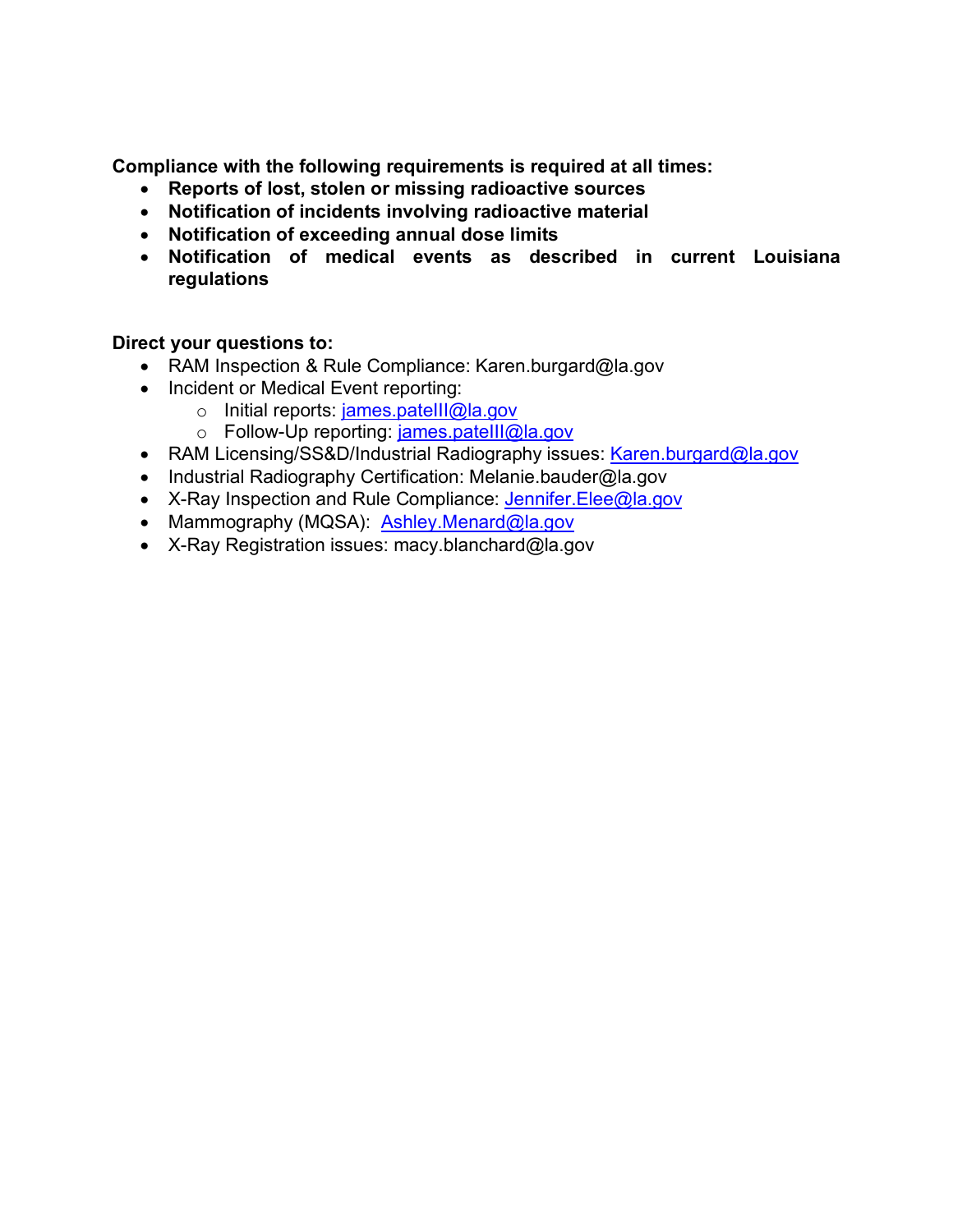# **APPENDIX D**

#### **REQUIREMENTS FOR LDEQ ON-LINE ASBESTOS REFRESHER TRAINING COURSES**

- A. Louisiana Department of Environmental Quality (LDEQ) *will not accept* or process any Asbestos Accreditation Affidavits (AAC-1) for on-line *initial* asbestos courses.
- B. Requirements for Louisiana Recognized Asbestos Training Provider (LA RATP) Conducting On-line Asbestos Refresher Training
	- 1. The below requirements must be followed by LA RATPs to provide on-line asbestos training for refresher training courses for individuals seeking reaccreditation in Louisiana and by the individuals submitting Form AAC-1s for renewal of their accreditation in Louisiana for the following disciplines:
		- a. Asbestos Inspectors
		- b. Asbestos Contractor/Supervisors
		- c. Asbestos Management Planners
		- d. Asbestos Abatement Project Designers
		- e. Asbestos Abatement Worker
		- f. Two-hour training course in Louisiana regulations as specified in LAC 33:III.2799.F.2.b.ii
	- 2. The LA RATP shall comply with the following requirements when conducting on-line asbestos refresher training for individuals seeking reaccreditation in Louisiana:
		- a. On-line asbestos refresher training courses shall be conducted in a professional manner and in accordance with all regulations that apply to refresher training courses as stated below or in LAC 33:III.Chapter 27, Chapter 51, and TSCA title II including, but not limited to material to be reviewed and discussed during course; length of time of course; trainer and training provider requirements; foreign language requirements; training materials; training audits; refresher training completion certificates; recordkeeping requirements of LA RATP; LA RATP Notifications.
		- b. On-line asbestos refresher training course shall be specific to each asbestos discipline. Refresher courses shall be conducted as separate and distinct courses and not combined with any other training during the period of the refresher course.
		- c. To satisfy the training facility requirements of LAC 33:III.2741.B.6, the principal trainer and/or the guest instructor shall conduct the on-line refresher course training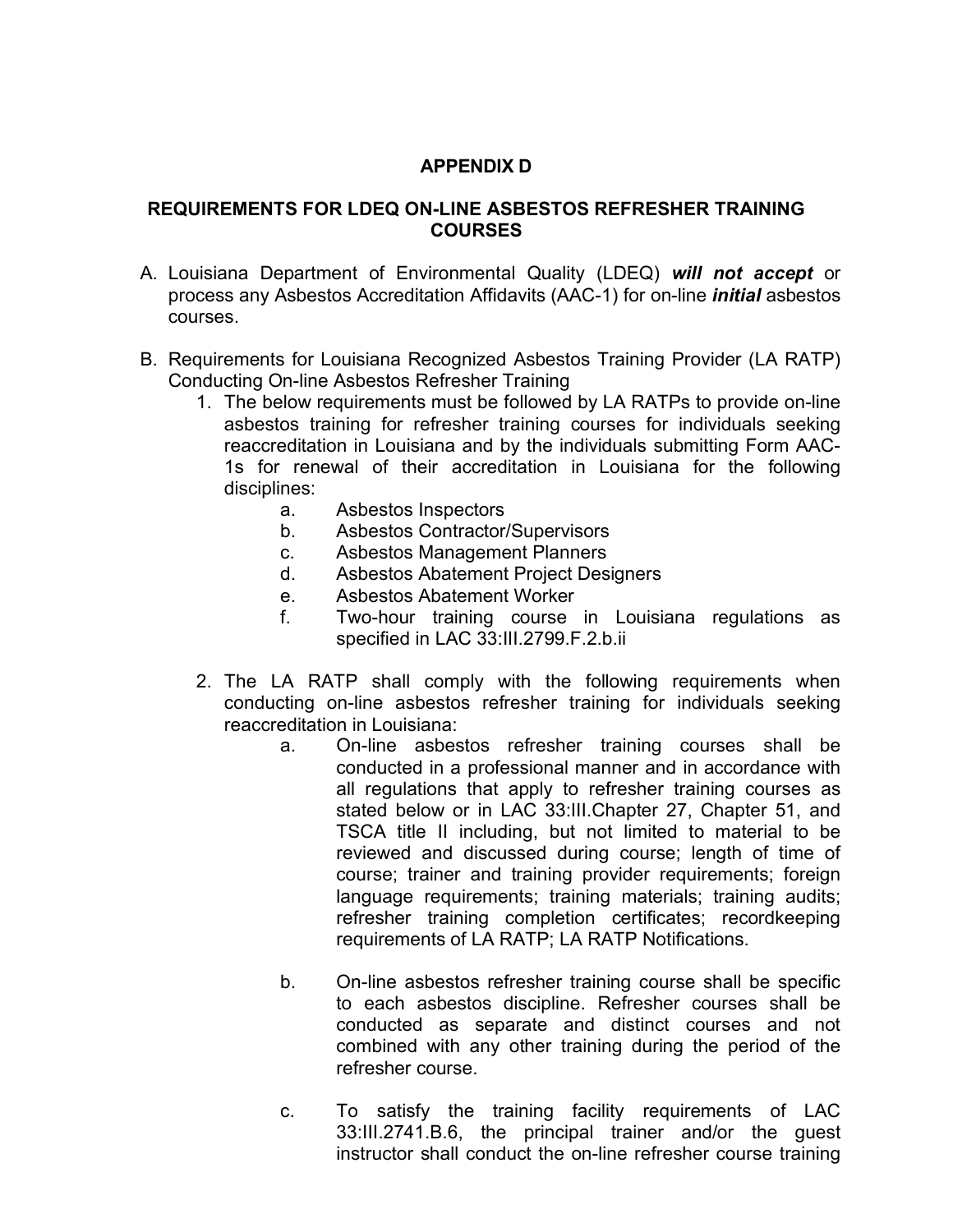from an appropriate setting that is free of distractions, of adequate size for instruction, and contains all the equipment needed to conduct on-line training.

- d. To satisfy the training material requirements of LAC 33:III.2741.B.8, the LA RATP shall use training materials that are applicable to the course being taught and include the latest version of the course materials submitted to LDEQ with the initial or renewal application. The LA RATP shall use audio-visual methods and have a system in place to ensure students receive all training materials needed for the course and the most current versions of the LDEQ forms and regulations.
- e. For each student that successfully completes the on-line refresher course, the LA RATP shall provide each student with a face photograph (forward facing) to attach to his or her application for accreditation in accordance with LAC 33:III.2741.B.9 and a copy of his or her training certificate.
- f. To satisfy the training completion certificates requirements of LAC 33:III.2741.C, the LA RATP shall have systems in place that reduce opportunities for document fraud including a distinct, on-line training certificate that contains all the requirements of LAC 33:III.2741.C. The completion certificate shall indicate the course was taught on-line.
- g. To satisfy the requirements of LAC 33:III.2741.E, the LA RATP shall:
	- i. clearly indicate the course will be conducted on-line on the Asbestos Course Notification Form (AAC-5), including any notifications for cancelled or rescheduled courses and amendments to notifications. Notifications shall also include the name(s) of any guest instructor(s);
	- ii. on the course roster submitted to the Office of Environmental Services (OES), clearly indicate the course was conducted on-line;
	- iii. provide OES with a copy of a training certificate for each student that completed the course with the complete roster within 10 working days of the completion of the course;
	- iv. provide a photograph of each student, principal trainer, and guest trainer holding an legible identification card with their picture and name (e.g. driver's license or state identification card) to satisfy the class photograph requirements of LAC 33:III.2741.E.4.b with the complete roster within 10 working days of the completion of the course;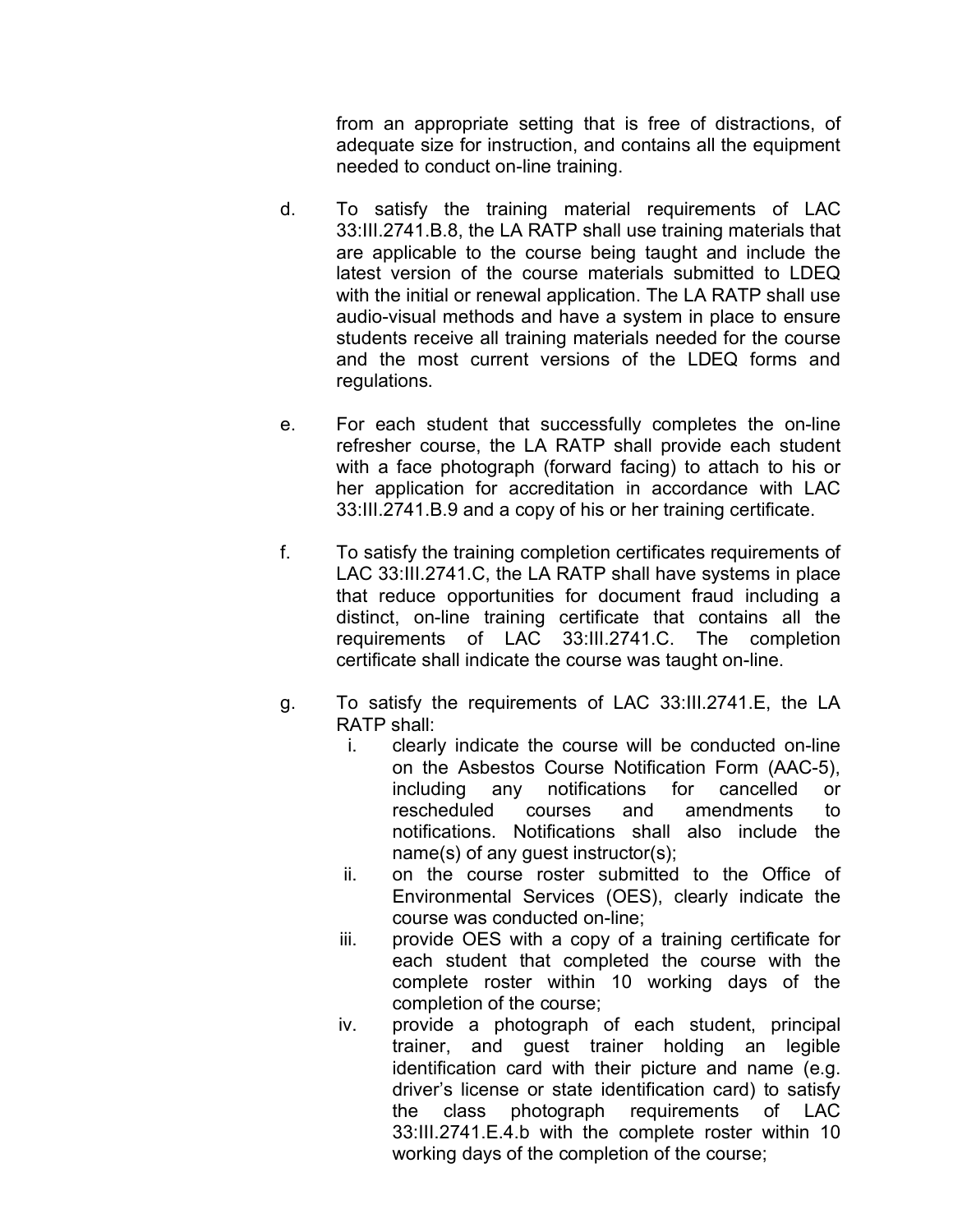- v. provide OES with documentation that verifies each student was physically present for the entire duration, as specified in LAC 33:III.2799.D.1-3, of the course with the complete roster within 10 working days of the completion of the course;
- vi. provide OES with each student's final test scores with the complete roster within 10 working days of the completion of the course.
- h. The LA RATP shall only conduct training for asbestos disciplines in which it is recognized by LDEQ to teach.
- i. The LA RATP shall limit the number of students attending the on-line class to ensure the principal instructor has adequate time to cover the required materials for the respective asbestos discipline being taught and the LDEQ asbestos regulations and answer student's questions or resolve any problems. One (1) on-line class shall have no more than 12 students.
- j. The LA RATP shall have systems in place that authenticate the identity of the students taking the training and their eligibility to enroll in the course. It is strongly recommended that appropriate encryption technologies be employed to protect sensitive user information. Such systems will help to deter fraud, including the falsification of student identity.
- k. The LA RATP shall have systems in place that ensure students are focusing on the training material throughout the entire training period. The on-line training must have periodical interactive assessment, relevant to the material being taught, that requires the student to immediately provide feedback to the trainer. These interactive assessments must be monitored and recorded, and these records retained in accordance with LAC 33:III.2741.D.5 and provided to LDEQ upon request.
- l. The LA RATP shall have systems in place that documents the amount of time a student is logged in and out of the online training system; is not physically present during the training; and if connection is broken. The student must be physically present for the entire duration that is required for each course, as specified in LAC 33:III.2799.D.1-3. In addition, the student's actual time spent on-line, including applicable breaks, shall be monitored and recorded, and these records retained and provided to LDEQ upon request.
- m. The LA RATP shall have systems in place that prevent students from prematurely skipping ahead.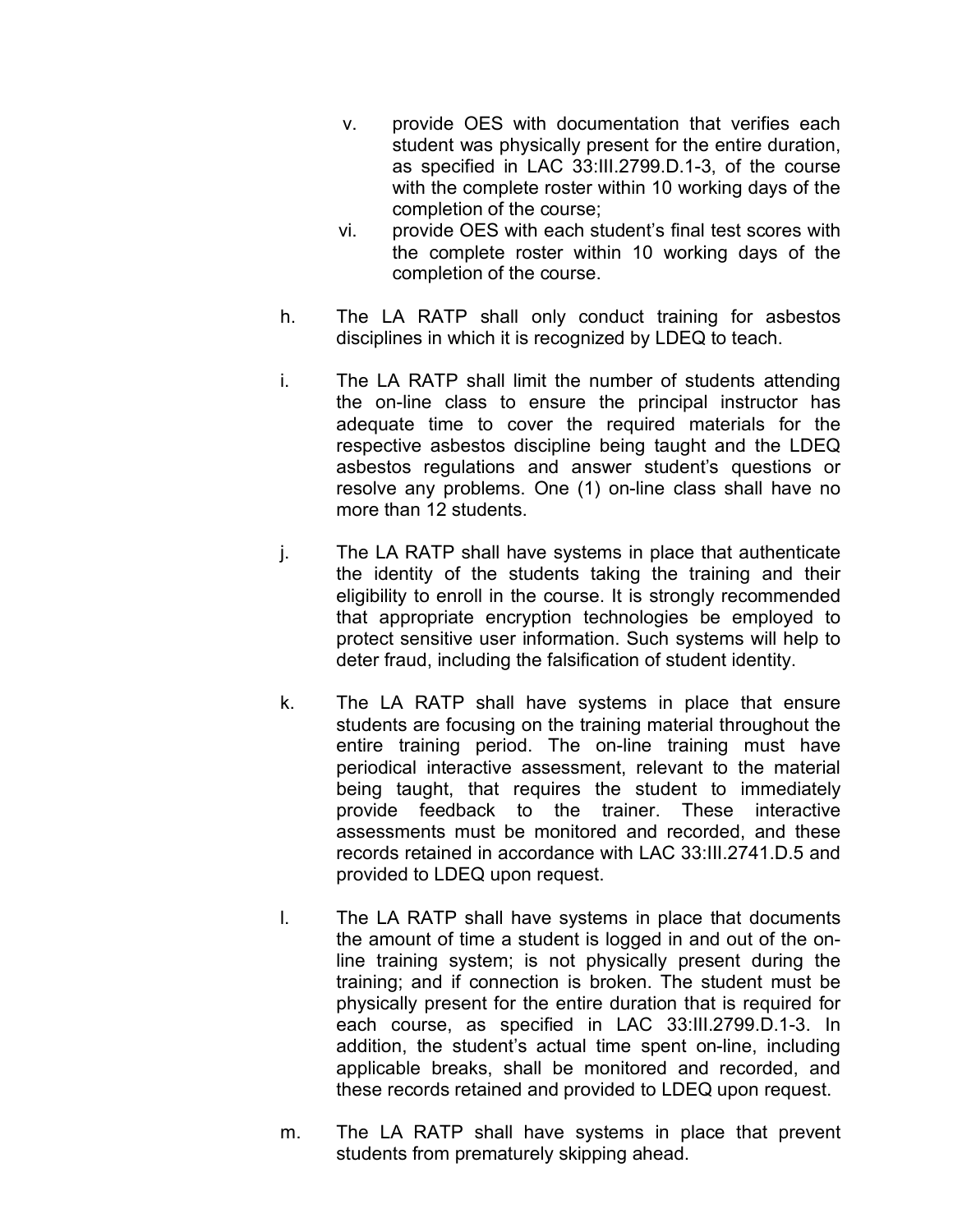- n. The LA RATP shall have a technical support plan that addresses potential technical issues and how the LA RATP will handled these issues in a timely fashion. Technical support shall be available to the students during the training periods to address any technical problems that arise. The LA RATP should respond to technical support issues as soon as possible and no later than the end of the day the class is taught. If a student is inadvertently logged out of an on-line session due to technical difficulties, the student should be given credit for the portion of the course already completed. At the same time, that student shall be required to make-up that portion of the training missed.
- o. On-line refresher courses shall be delivered live and conducted by a principal training provider in real time. The on-line course can include pre-recorded segments. The principal trainer must be present at all times during the course to ensure the student is physically present and participating in the on-line training, and to answer any questions. LDEQ will not accept or approve courses that are entirely pre-recorded.
- p. The LA RATP shall have a LDEQ approved principal instructor or approved guest instructor available to answer questions that students have while they are taking the online refresher course training. Student questions must be responded to as soon as possible and no later than the end of the on-line training course.
- q. After completing the course, the LA RATP shall administer a final exam containing at least 25 multiple choice questions that are adequate to determine comprehension of the materials presented during the course to all students participating in the refresher course. The student must score at least 70% on the final exam to earn a certificate for the course. Test questions should be randomized from course to course so that the same test is not given repeatedly. Controls shall be instituted to ensure that test screens cannot be saved, copied, or printed. The identity of the students taking the exam shall be verified by the LA RATP in some manner to prevent fraud. If the student scores less than 70%, they can take the test one (1) additional time the same day and must score at least 70% to earn a certificate for the course. If the student scores less than 70% on the second test, the student shall retake the course.
- r. The LA RATP shall provide the on-line refresher course training materials/content and its technical support plan. The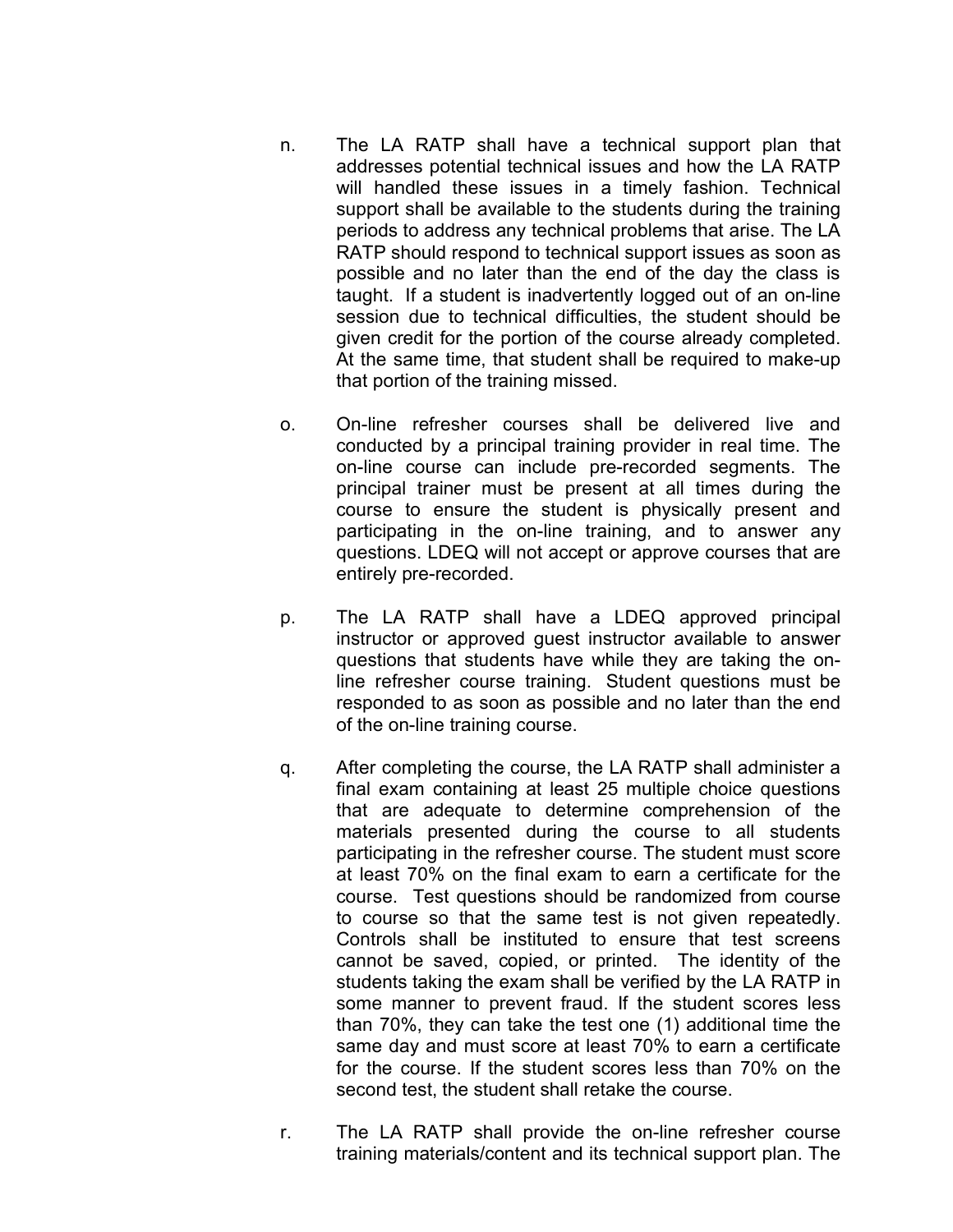LA RATP shall also include a statement certifying each online refresher course training conducted by the LA RATP complies with LAC 33:III.Chapter 27, Chapter 51, and TSCA title II or the requirements of this document. The LA RATP shall submit this information to the Office of Environmental Services, Public Participation and Permit Support Division, Notifications and Accreditations Section within 10 working days after completing the on-line refresher course for a specific asbestos discipline for the first time using one of the following methods:

- i. Regular mail via US Postal Service at Office of Environmental Services Public Participation and Permit Support Division Notifications and Accreditations Section P.O. Box 4313 Baton Rouge, Louisiana 70821-4313,or
- ii. Physical drop box at the Galvez Building at Office of Environmental Services Public Participation and Permit Support Division Notifications and Accreditations Section 602 North 5<sup>th</sup> Street Baton Rouge, Louisiana 70821, or
- iii. Electronic submittal. Hard copies shall be submitted within thirty 30 days of the expiration of this Order. Email submittals are the preferred method of electronic submittal. Email submittals shall be sent to Charles Finley at Charles. Finley@la.gov and Tonya Landry at Tonya.Landry@la.gov. If the file size exceeds 10 MB, please email Mr. Finley and Ms. Landry to utilize LDEQ's Dropoff Application process. **Appendix A** provides guidance as to how electronic submittals should proceed of the duration of this Order.
- C. Requirements for Applicants Seeking Asbestos Reaccreditation in Louisiana
	- 1. Individuals shall have the capability to fully participate and complete the on-line refresher course training course, including but not limited to equipment, internet access, and an environment free of distractions.
	- 2. Individuals shall be present for the entire duration of the course as specified in LAC 33:III.2799.D.1-3.
	- 3. Applicants shall comply with all requirements of LAC 33:III.2799, Appendix A, including but not limited to providing latest version of Form AAC-1; a copy of the current course training certificate; fees; and a 1"  $\times$  1  $\frac{1}{4}$ " photograph of the applicant's face (forward facing) labeled with their name.